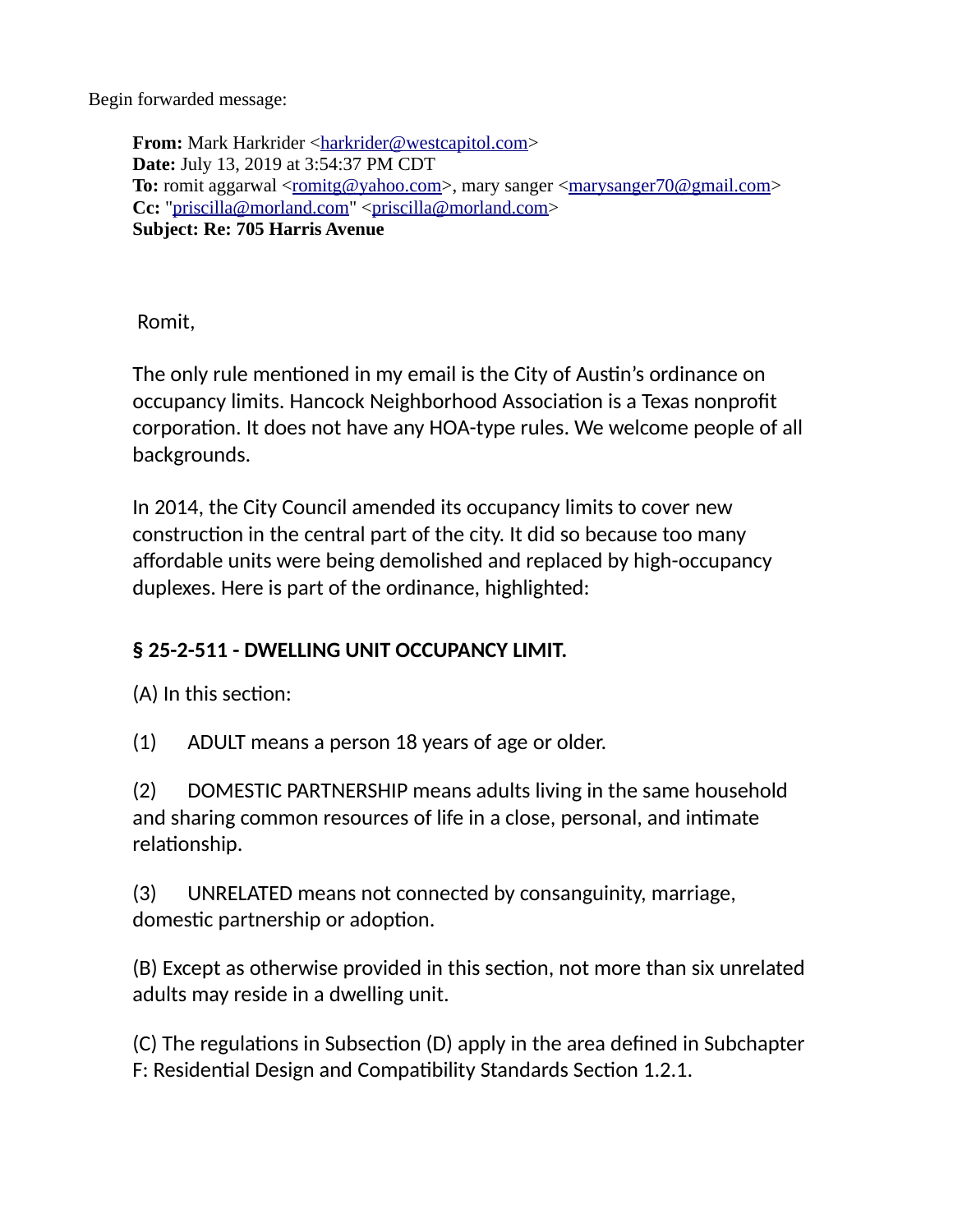(D) Except as provided in Subsection (E), for a conservation single family residential, single family attached residential, single family residential, small lot single family, duplex residential use, or two-family residential use, not more than four unrelated adults may reside on a site, in the following zoning districts:

- (1) Lake Austin Residence District (LA) Zoning District;
- (2) Rural Residence District (RR) Zoning District;
- (3) Single Family Residence Large Lot (SF-1) Zoning District;
- (4) Single Family Residence Standard Lot (SF-2) Zoning District;
- (5) Family Residence (SF-3) Zoning District;
- (6) Single Family Residence Small Lot (SF-4A) Zoning District;
- (7) Single Family Residence Condominium (SF-4B) Zoning District;
- (8) Urban Family Residence (SF-5) Zoning District; and
- (9) Townhouse and Condominium Residence (SF-6) Zoning District.
- (E) The requirements of Subsection (D) of this section do not apply if:
- (1) [before March 31,](x-apple-data-detectors://0) 2014:
- (a) a building permit for the dwelling unit was issued; or
- (b) the use was established; and
- (2) [after March 31,](x-apple-data-detectors://1) 2014:

(a) the gross floor area does not increase more than 69 square feet, except to complete construction authorized before March 31, 2014 or to comply with the American with Disabilities Act, or

(b) any interior remodel that requires a building permit does not result in additional sleeping rooms.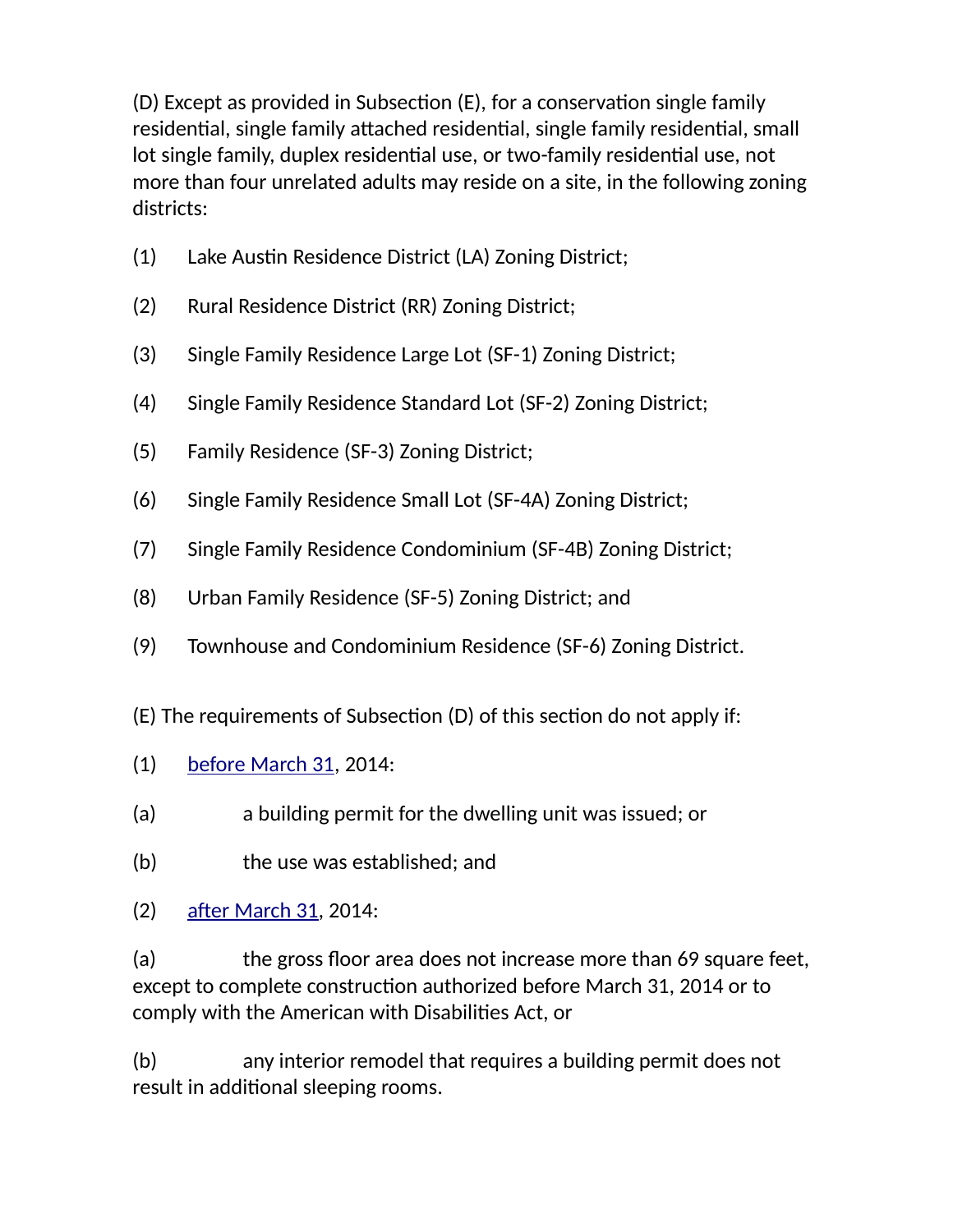I realize that the last part of this language is convoluted, but it's certain that if the renovation added more than 69 square feet of gross floor area, then the building is covered by the 2014 amendment. You can confirm this by calling the Austin Code Department through 3-1-1. If 69 gross square feet were not added, I would like to know.

Regards,

Mark

**From:** romit aggarwal [<romitg@yahoo.com>](mailto:romitg@yahoo.com) **Date:** Friday, July 12, 2019 8:05 PM **To:** mary sanger [<marysanger70@gmail.com>](mailto:marysanger70@gmail.com) **Cc:** ["priscilla@morland.com"](mailto:priscilla@morland.com) [<priscilla@morland.com>](mailto:priscilla@morland.com), mark harkrider [<harkrider@westcapitol.com>](mailto:harkrider@westcapitol.com) **Subject:** Re: 705 Harris Avenue

Hi Mark,

I hope you are well.

Could you please e-mail me any HOA rules that restrict me or any owner in this area, to rent based on familial status, race or student or singe status, based on how stable or affluent the renters are. I see that you mention some of those restrictions in your e-mail so please provide me with HOA that show those restrictions.

Thank you so much Mark.

-Romit Aggarwal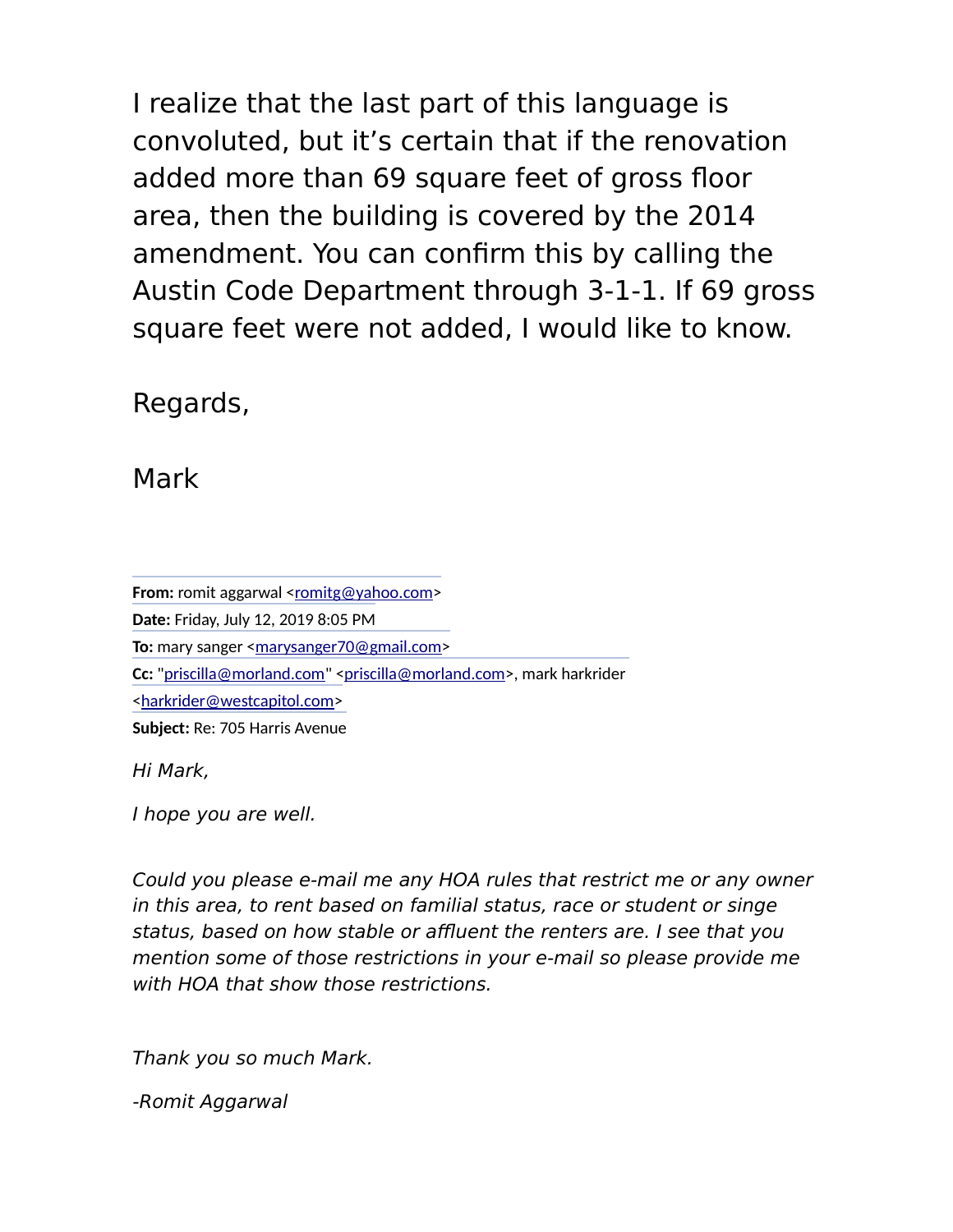On Tuesday, July 9, 2019, 07:16:05 PM UTC, mary sanger [<marysanger70@gmail.com>](mailto:marysanger70@gmail.com) wrote:

Re: 705 Harris Ave, Austin

Dear Mr. Aggarwal:

It has come to the attention of the Hancock Neighborhood Association that your property located at 705 Harris Ave, Austin is being advertised for sale as a Multi Family property with rental opportunity of \$8,000 per month. You should be aware that 705 Harris is zoned as SF-2, which allows only single-family and duplex occupancy. It is not multifamily, and to describe it as such is false advertising.

If you have in mind renting to more than four unrelated adults, or advertising that the house can be rented to more than four unrelated adults, we remind you again that the Austin Land Development Code allows only four unrelated adults to occupy this site. The attached email string shows that your were made aware of this by the prior owner who forwarded to you my email of July 30, 2018, which reads: "In case you are not aware, the Land Development Code provides that your site may not be occupied by more than four unrelated adults."

We welcome you as an owner in our neighborhood. We hope that we can avoid controversy between us.

Sincerely,

Mark Harkrider President, Hancock Neighborhood Association

Cc: Priscilla Hanson, Moreland Properties [priscilla@moreland.com](mailto:priscilla@moreland.com)

**From:** romit aggarwal [<romitg@yahoo.com>](mailto:romitg@yahoo.com) **Subject: Re: 705 Harris Avenue Date:** August 1, 2018 at 9:51:53 AM CDT **To:** Jack Lieberman [<jack@usam.net>](mailto:jack@usam.net), mary sanger [<marysanger70@gmail.com>](mailto:marysanger70@gmail.com)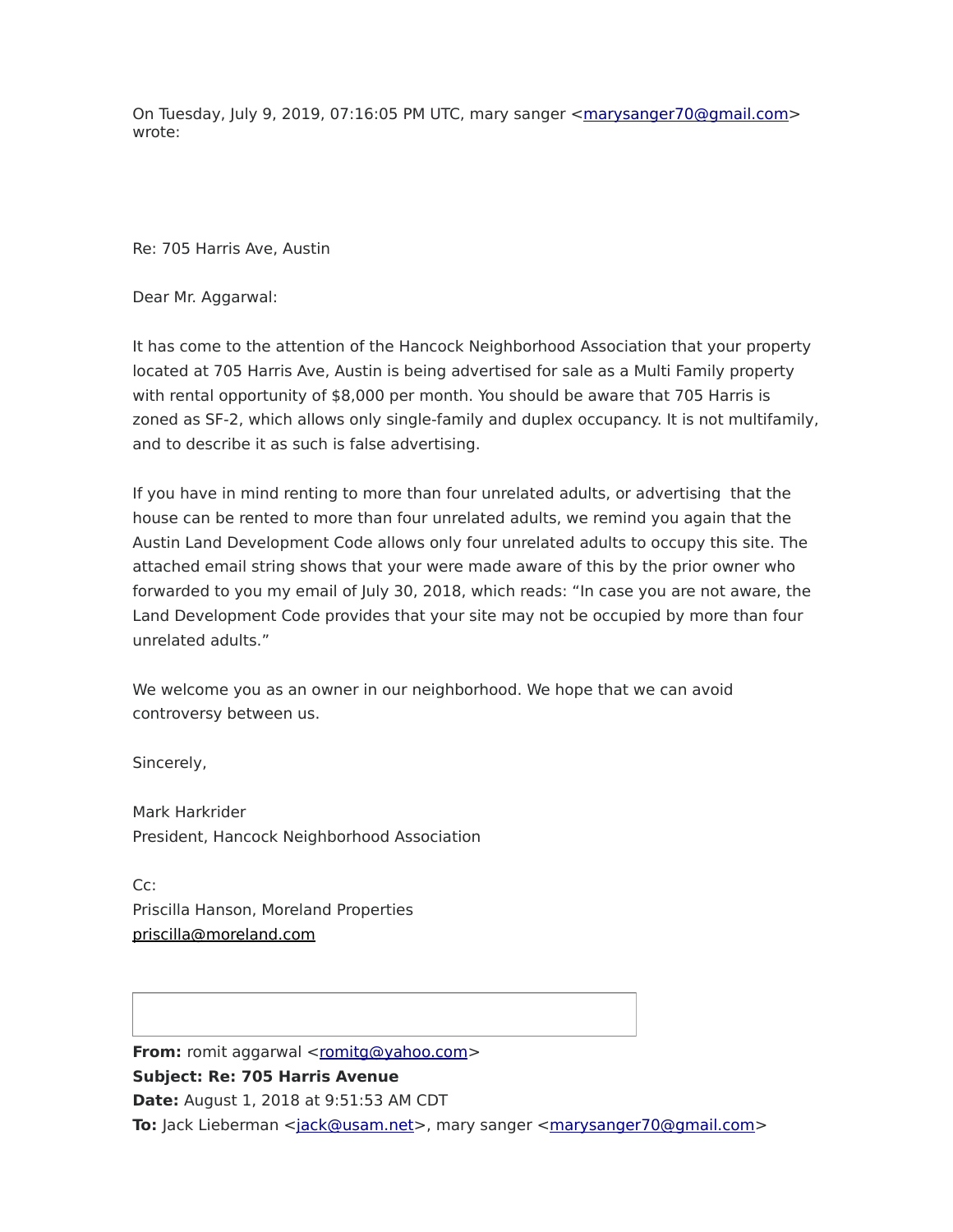**Cc:** mark harkrider [<harkrider@westcapitol.com>](mailto:harkrider@westcapitol.com), Bruce Fairchild <fincap2@texas.net>, Ann Tucker [<anndtucker@gmail.com>](mailto:anndtucker@gmail.com)

Hi Mary,

I'm the new owner for 705 Harris Ave. I really like the neighborhood and trust me after remodeling it will look similar to Colonial revival/Traditional variant which was the style of the former home at 705.

Thanks,

Romit

On Wednesday, August 1, 2018, 9:31:45 AM CDT, mary sanger [<marysanger70@gmail.com>](mailto:marysanger70@gmail.com) wrote:

Thank you.

On Aug 1, 2018, at 9:30 AM, Jack Lieberman [<jack@usam.net>](mailto:jack@usam.net%20/t%20_blank) wrote:

Romit!

See below

Sent from my iPhone

On Aug 1, 2018, at 9:28 AM, mary sanger [<marysanger70@gmail.com>](mailto:marysanger70@gmail.com%20/t%20_blank) wrote:

Thank you. The City permit does not reflect a change of ownership nor who is the new owner. Would you please provide the the name of person or organization you sold to.

Best, Mary Sanger Secretary, Hancock Neighborhood Association

On Jul 30, 2018, at 9:26 PM, Jack Lieberman [<jack@usam.net>](mailto:jack@usam.net%20/t%20_blank) wrote:

Hi guys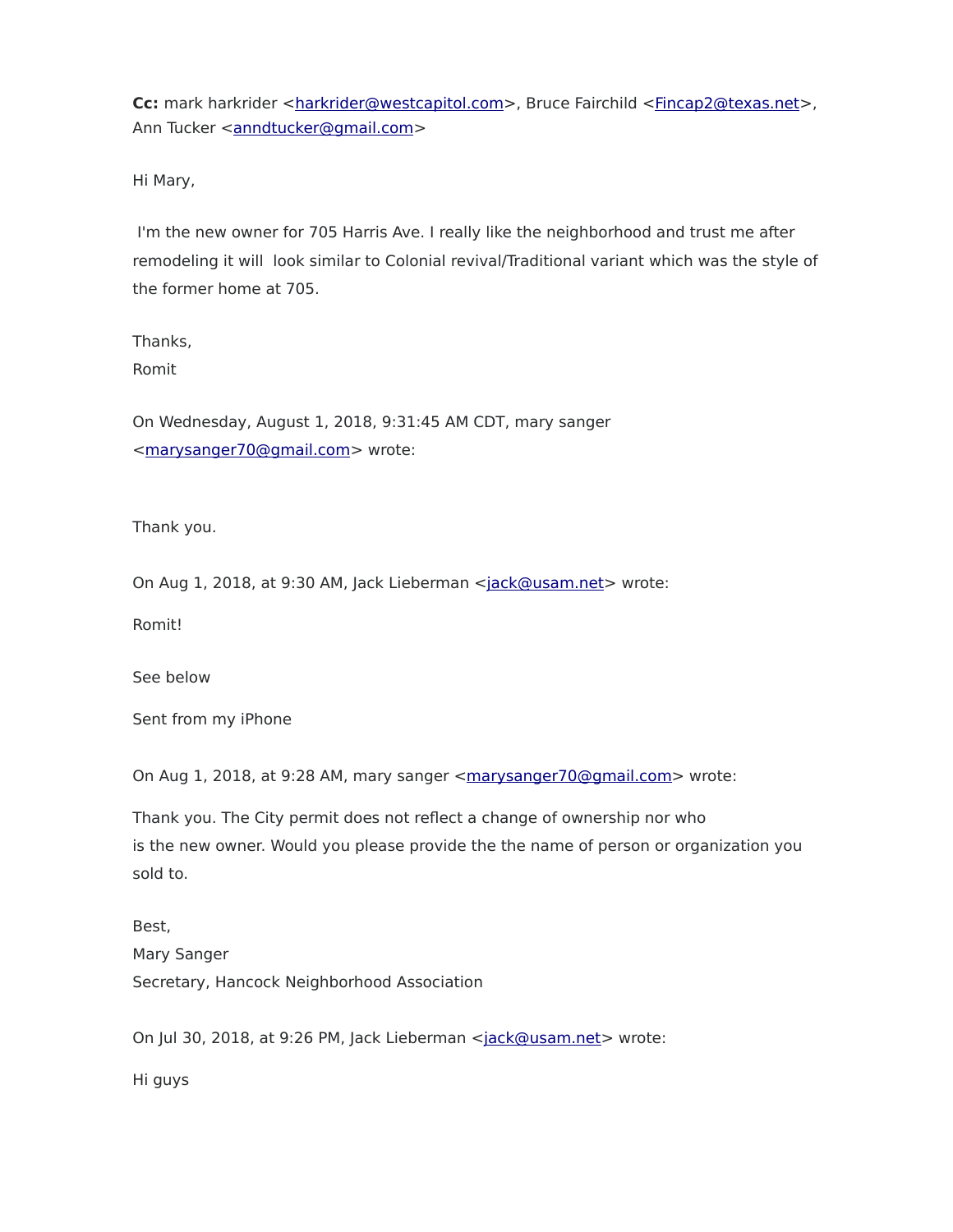We sold that back in March to another party. We never proceeded with our permit as we sold "As is"

Sent from my iPhone

On Jul 30, 2018, at 7:53 PM, mary sanger [<marysanger70@gmail.com>](mailto:marysanger70@gmail.com%20/t%20_blank) wrote:

Dear Mr. Lieberman:

I am writing you on behalf of the Hancock Neighborhood Association. It is our understanding, from the partial demolition and construction permit for 705 Harris Avenue, you are the current owner of this former 1936 home. As you are aware, the Hancock Neighborhood is one of Austin's oldest intact neighborhoods, with its first homes built at the turn of the 20th century.

The Harris Avenue part of it was platted in 1923. One of the centerpieces of the neighborhood is the Russel Lee Elementary School -- just down the street from 705 Harris Ave.The neighborhood has had periods where there has been a decline in families with children, but today we are pleased to see an increase. This adds to the neighborhood's diversity, stability and attractiveness. We appreciate any efforts you are making to design your duplex to have architectural features similar to Colonial revival/Traditional variant which was the style of the former home at 705.

Very important to your Hancock neighbors is that your duplex be family-friendly. This benefits the neighborhood, our neighborhood schools and our neighborhood businesses and service organizations such as the Hancock Golf Course and Recreation Center. The owner of the four duplexes at 516, 518, 520, and 522 Harris Avenue has made a concerted effort to rent first to families.

He has found that families make good renters—stable and with fewer troubles. In case you are not aware, the Land Development Code provides that your site may not be occupied by more than four unrelated adults.

We welcome you to the Hancock neighborhood. Our neighborhood association meets every other month at 7:00 pm at the Hancock Recreation Center. We would be pleased if you were to attend sometime.

Sincerely,